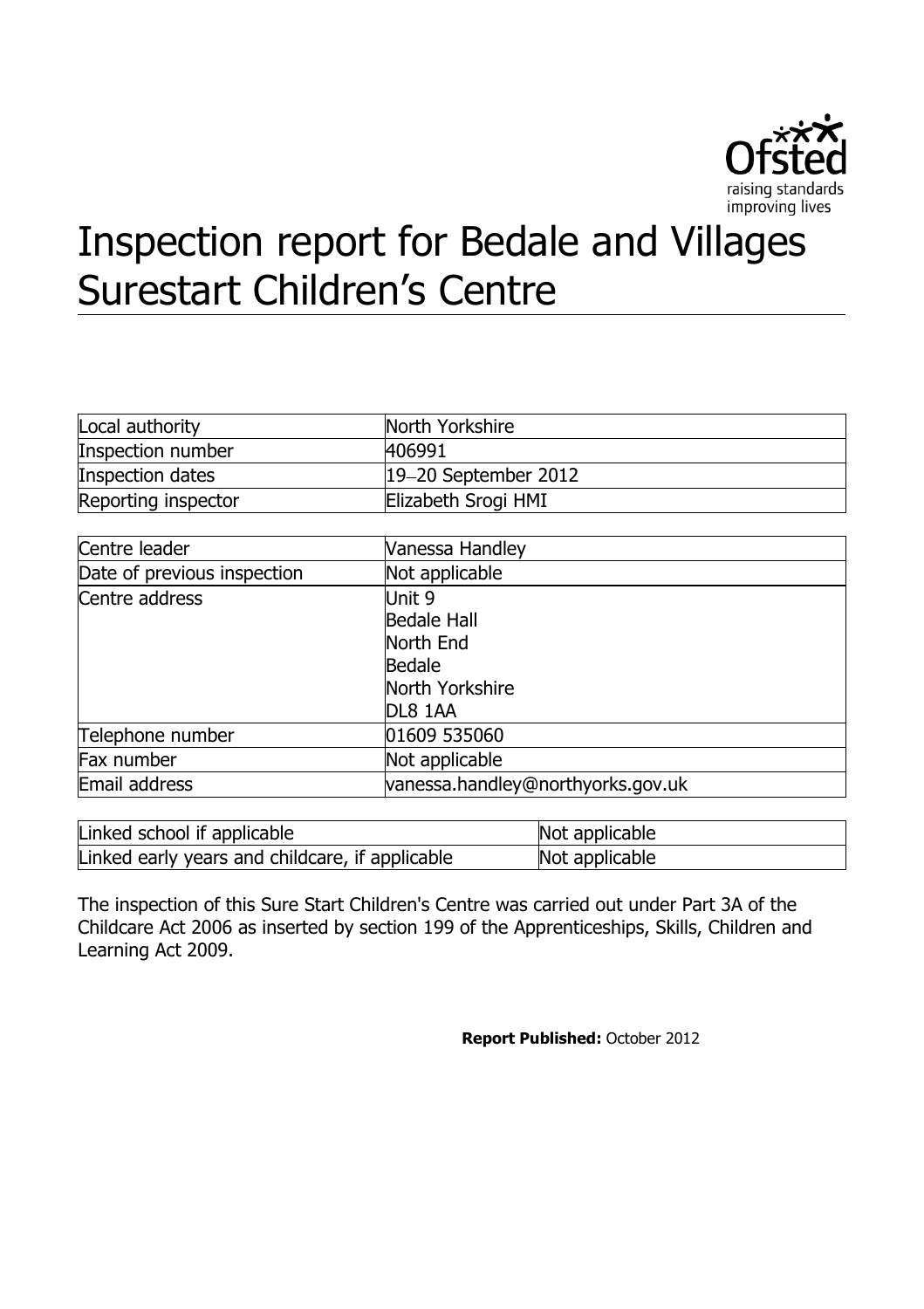The Office for Standards in Education, Children's Services and Skills (Ofsted) regulates and inspects to achieve excellence in the care of children and young people, and in education and skills for learners of all ages. It regulates and inspects childcare and children's social care, and inspects the Children and Family Court Advisory Support Service (Cafcass), schools, colleges, initial teacher training, work-based learning and skills training, adult and community learning, and education and training in prisons and other secure establishments. It assesses council children's services, and inspects services for looked after children, safeguarding and child protection.

If you would like a copy of this document in a different format, such as large print or Braille, please telephone 0300 123 1231, or email [enquiries@ofsted.gov.uk.](file:///C:/Users/srogie/AppData/Local/Microsoft/Windows/Temporary%20Internet%20Files/Content.IE5/41FU65D0/enquiries@ofsted.gov.uk)

You may reuse this information (not including logos) free of charge in any format or medium, under the terms of the Open Government Licence. To view this licence, visit [www.nationalarchives.gov.uk/doc/open](file:///C:/Users/srogie/AppData/Local/Microsoft/Windows/Temporary%20Internet%20Files/Content.IE5/41FU65D0/www.nationalarchives.gov.uk/doc/open-government-licence/)[government-licence/,](file:///C:/Users/srogie/AppData/Local/Microsoft/Windows/Temporary%20Internet%20Files/Content.IE5/41FU65D0/www.nationalarchives.gov.uk/doc/open-government-licence/) write to the Information Policy Team, The National Archives, Kew, London TW9 4DU, or email: [psi@nationalarchives.gsi.gov.uk.](file:///C:/Users/srogie/AppData/Local/Microsoft/Windows/Temporary%20Internet%20Files/Content.IE5/41FU65D0/psi@nationalarchives.gsi.gov.uk)

This publication is available at [www.ofsted.gov.uk/publications/100080.](file:///C:/Users/srogie/AppData/Local/Microsoft/Windows/Temporary%20Internet%20Files/Content.IE5/41FU65D0/www.ofsted.gov.uk/publications/100080)

To receive regular email alerts about new publications, including survey reports and school inspection reports, please visit our website and go to 'Subscribe'.

Piccadilly Gate Store Street Manchester M1 2WD

T: 0300 123 1231 Textphone: 0161 618 8524 [enquiries@ofsted.gov.uk](mailto:enquiries@ofsted.gov.uk) [www.ofsted.gov.uk](http://www.ofsted.gov.uk/)

No.100080

© Crown copyright 2012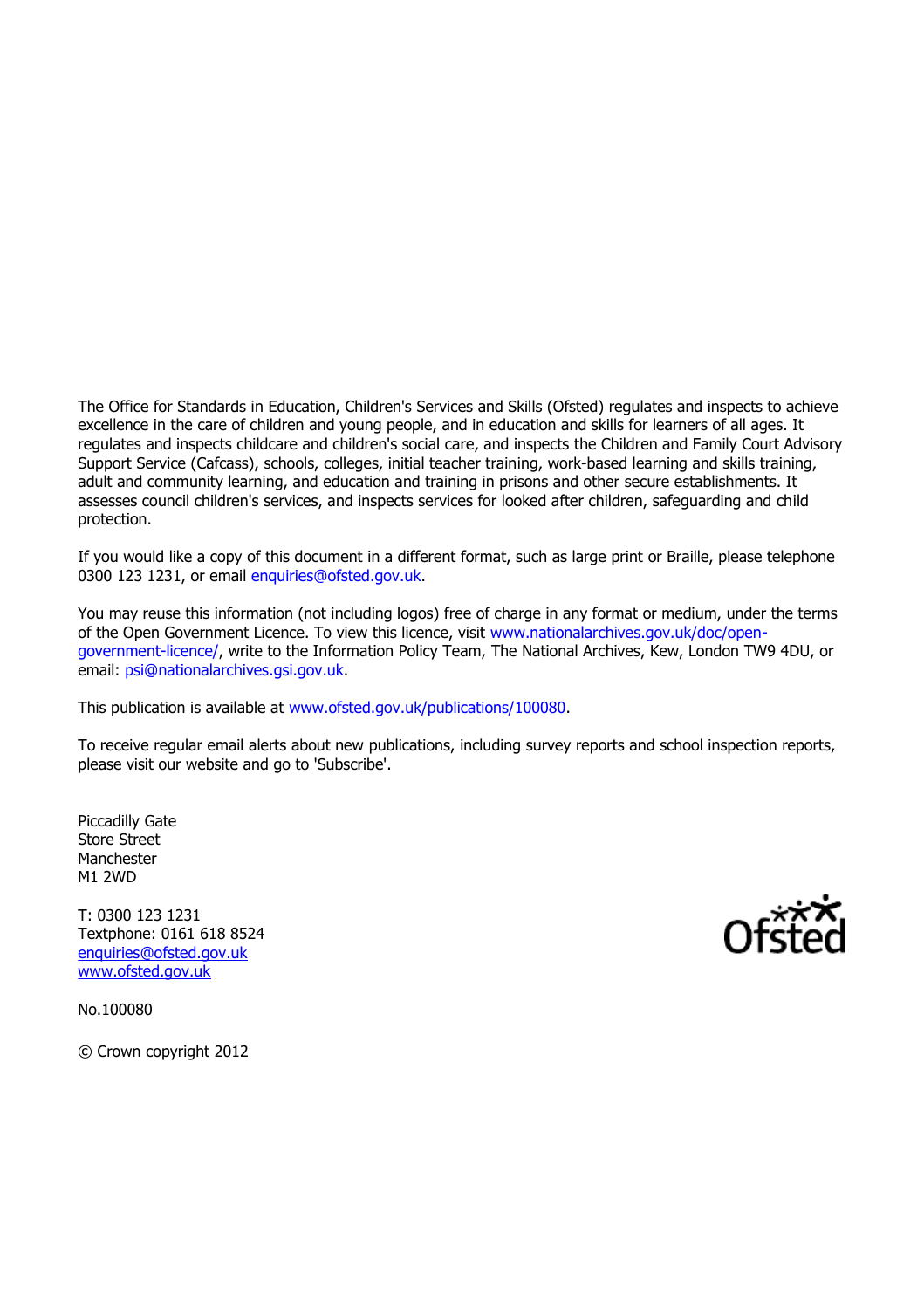

# **Introduction**

The inspection addresses the centre's contribution to:

- facilitating access to early childhood services by parents, prospective parents and young children
- maximising the benefit of those services to parents, prospective parents and young children
- $\blacksquare$  improving the well-being of young children.

The report is made to the local authority and a copy is sent to the children's centre. The local authority may send the report to such persons it considers appropriate and must arrange for an action plan to be produced in relation to the findings in this report.

This inspection was carried out by one of Her Majesty's Inspector and one early years inspector.

The inspectors held meetings with the centre manager and previous manager, members of staff, representatives of the local authority and centre partners, members of the steering group and families using the centre. They held informal discussions with parents and children.

They observed the centre's work, and looked at a range of relevant documentation, including key policies, the centre's self-evaluation document, its annual delivery plan and data about families in the reach area.

# **Information about the centre**

Bedale and Villages Sure Start Children's Centre is located within the Hambleton district of North Yorkshire. It is a phase two centre which received designation in December 2007. It is one of 10 children's centres in the Hambleton and Richmondshire locality of the local authority. The centre is run directly by the local authority, there is a steering group in place which carries out the role of an advisory board and a users' group called 'Friends of Bedale Children's Centre'. The centre has recently been through a period of transition and at the time of this inspection the centre manager has been in post for two weeks; she has also recently taken over the management of Wensleydale Children's Centre.

The centre's reach area covers the market town of Bedale, RAF Leeming (closed RAF base), Masham and several further smaller rural villages. It provides a range of services for families from its base in Bedale, Masham Town Hall and RAF Leeming and outreach work. It has links with Incy Wincy's Ltd and Bedale Under Fives early years provision. These settings are independently run and are subject to their own Early Years Foundation Stage inspection, reports can be found at www.ofsted.gov.uk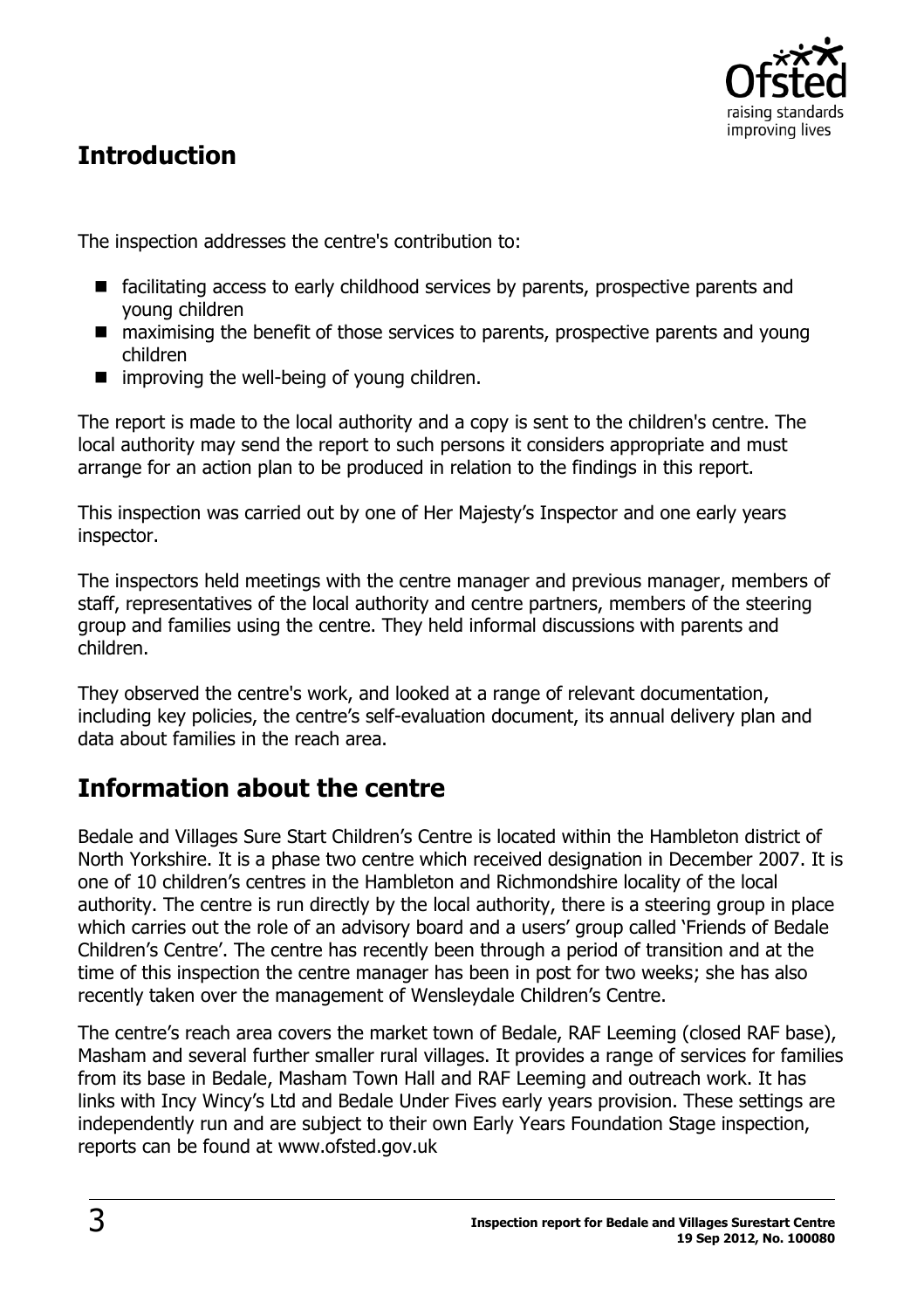

The reach area is not one of significant deprivation; however, it does have two Lower Super Output Areas which are in the 20-40% most deprived ranking in North Yorkshire. A higher than average proportion of households in the area earn between £45,000 and £49,998; however, 22.3% of the population earn less than £15,000. There are 700 children under five years old in the reach area, of which approximately 55 are living in households dependent on workless benefits. The vast majority of those living in the area are of White British heritage although the number of children from other ethnic groups is beginning to rise. Children's skills, knowledge and abilities on entry to Early Years Foundation Stage provision are broadly in line with those expected for their age.

# **Inspection judgements**

**Grades: 1 is outstanding, 2 is good, 3 is satisfactory, and 4 is inadequate**

| <b>Overall effectiveness</b><br>The effectiveness of the children's centre in meeting the needs of and<br>improving outcomes for families               |  |
|---------------------------------------------------------------------------------------------------------------------------------------------------------|--|
| <b>Capacity for sustained improvement</b><br>The centre's capacity for sustained improvement, including the quality of its<br>leadership and management |  |

# **Main findings**

Bedale Children's Centre has, over the last 18 months, been through a period of transition and change. This has had some impact on the development of its overall effectiveness in moving the centre forward, therefore capacity to improve is satisfactory. However, the imminent appointment of the final member of the small staff team, the very recent appointment of the centre manager, who is described by a member of the steering group as, 'like a breath of fresh air', and a committed staff group who are determined to improve outcomes for all are strengths to support improvement.

This warm and welcoming centre provides effective support for those who use its services and although overall outcomes for families are satisfactory, those for being healthy and staying safe are clearly good. The centre covers a large rural area and this is taken into account when the venues for activities are decided upon, activities are held within the centre itself and in the other two most populated parts of the reach area. Despite this and centre staff's on-going work, particularly with health colleagues at new-birth visits, where there has been success in increasing the numbers of children registered with the centre from 211 children in 2010/11 to 474 as at 14 September 2012, engagement is still relatively low although improving, especially in relation to some target groups. For example, of the 65 lone parents with children under five in the reach area in 2011/12 the centre is engaged with six, and of the 19 children in minority ethnic groups there is engagement with nine. Managers are acutely aware of this and of the need to better encourage their involvement,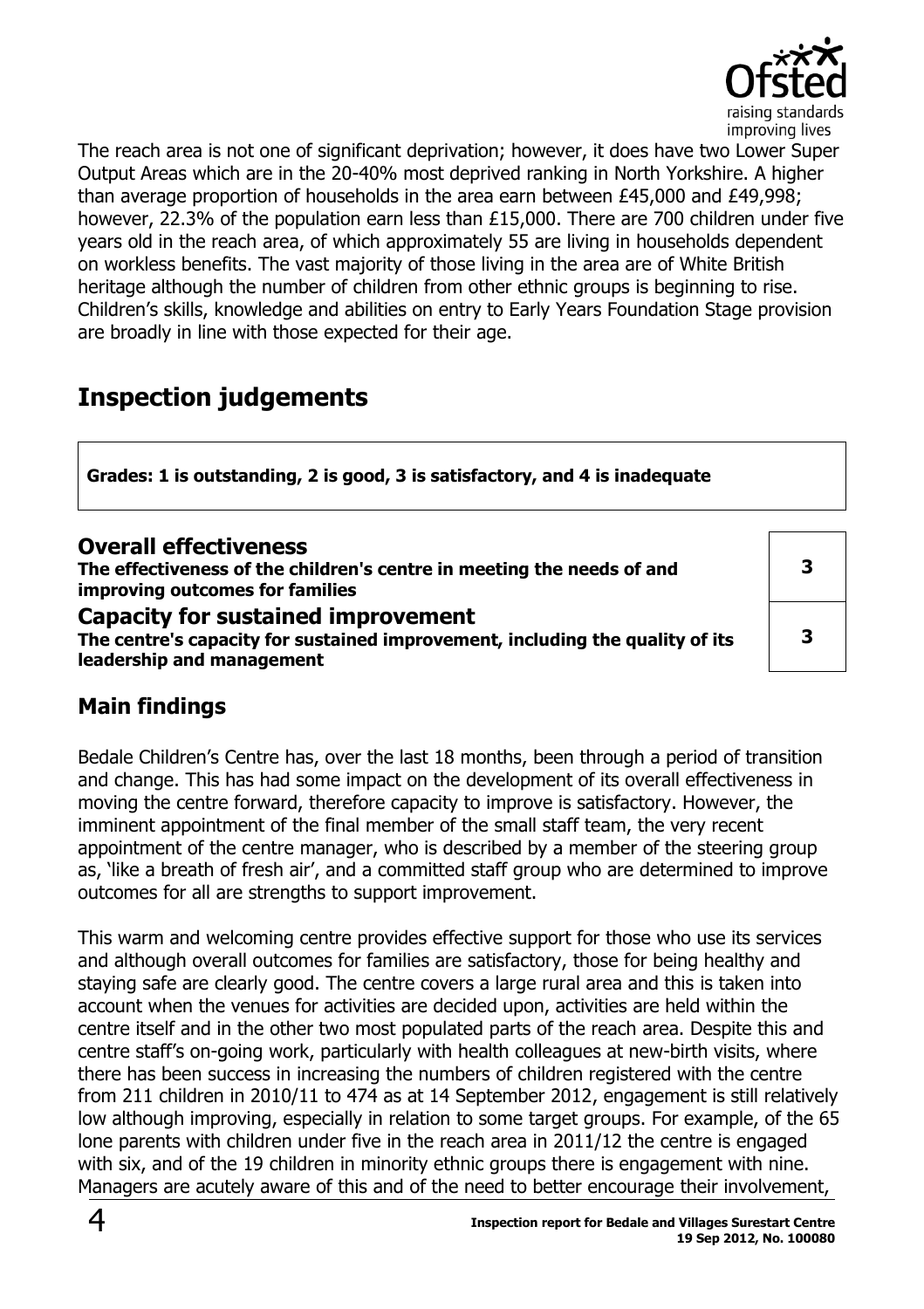

the involvement of those who live in the outlying areas of the reach and the involvement of fathers. As a result they are taking action to improve engagement.

Arrangements for safeguarding and promoting good safety practices are particular strengths of the centre and are central in the centre's work. All centre staff are clearly well trained and knowledgeable of signs that may give rise to concerns, of the action they would need to take, and of their responsibilities to be good role models to parents at all times. Parents told inspectors that they feel safe in the centre and understand and accept the centre's responsibility to take action if safeguarding concerns are identified.

Equality and diversity are promoted in the centre and there are systems in place to ensure that all who use the centre are valued and can contribute to its work. Parents highlight how they are listened to and that, for example, amendments to programmes have been made at their request. That being said, and despite there being parent representation on the steering group and a very informative display about the parents/users group 'Friends of Bedale Children's Centre', some parents have limited knowledge of how they can contribute to the overall governance of the centre.

The centre provides a variety of activities and strategies including signposting to contribute to helping both children and adults to improve in their learning and development and to improve their economic stability. However, although centre staff have introduced planning into activity preparation, there is less emphasis currently placed on tracking individuals' development and improvement, which limits the centre's ability to be certain that individual need is being met or to show clearly the impact of the centre's work both in the short and longer term. There is evidence that there has previously been some work done in this area and there are plans in place to address this.

The centre works in partnership with a range of other professionals and organisations. Although partnerships overall are satisfactory, it is clear that the good partnerships with health, early intervention and social care and the developing partnerships with RAF Leeming are having a positive impact on outcomes for families. There were many comments made to inspectors by partners about how the centre and its staff are held in high regard and how their support is vital in improving the lives of families. However, there are some partnerships, such as those involving local schools, which are less developed; this impacts on the centre's ability to fully ensure it is supporting children's readiness for school.

The centre has access to a wide range of data that is used, with some success, to contribute to the evaluation and planning for the centre. The amount of data available can be overwhelming and does not always promote its easy use to more fully contribute to showing the impact of the centre's services on improving children's and families' lives. Despite this the centre generally knows it strengths and areas for improvement and has plans in place to take the work of the centre forward.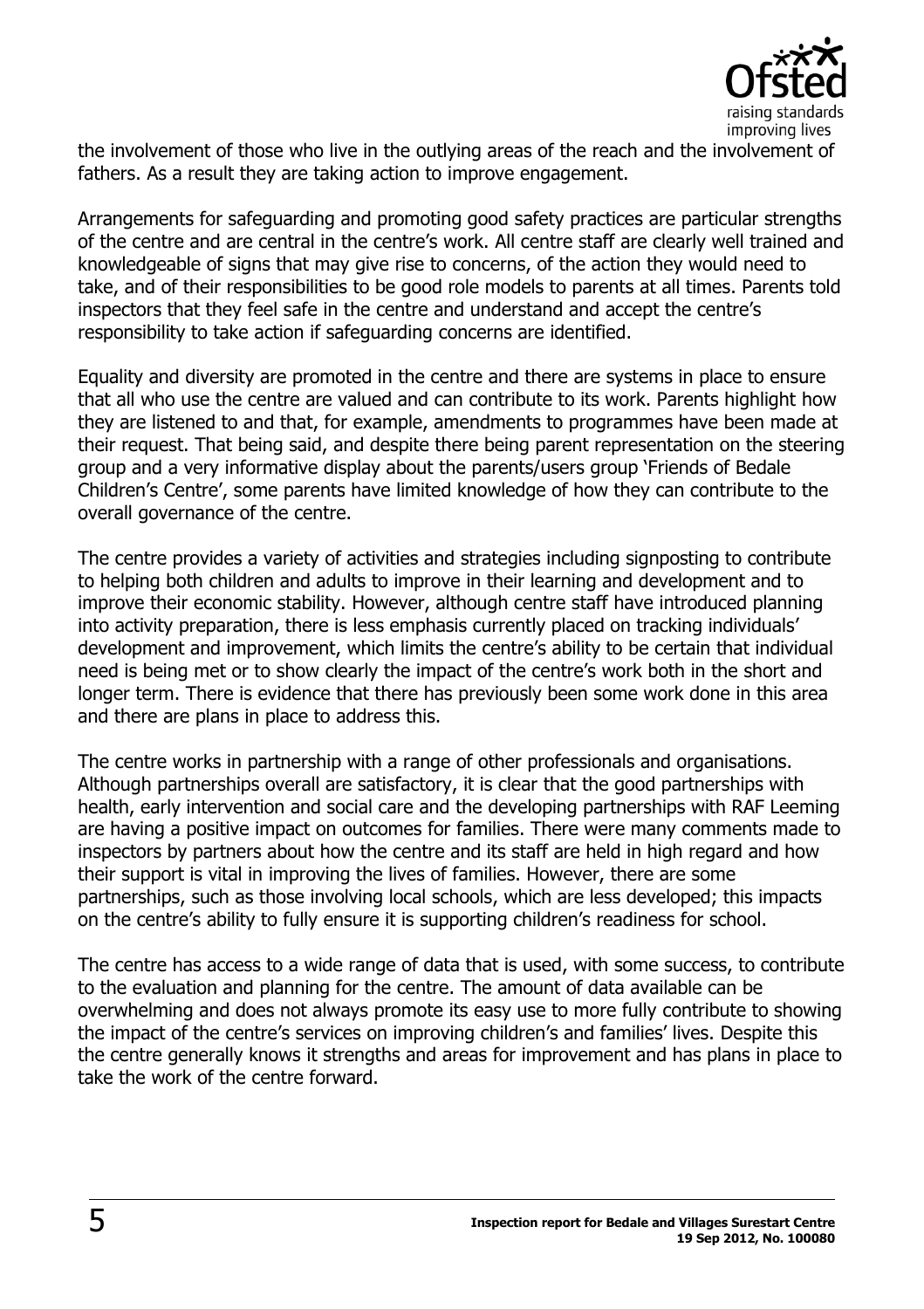

#### **What does the centre need to do to improve further? Recommendations for further improvement**

- The centre should work with the local authority to streamline and improve the data provided to make them more timely, reach specific and user friendly so as to ensure they can be used more productively and easily to inform planning and to measure impact on families in the reach area, in both the long and short term.
- Improve the tracking of both children's and adults' learning and development, both in the short and longer term to better show how the centre's work is improving children's and families' achievement, enjoyment and economic well-being.
- Build on the work already started to further improve partnerships, particularly with local schools.
- Improve engagement with children and families in the reach area, particularly those in the centre's target groups including fathers and also encourage further involvement of users in the centre's steering group and 'Friends of Bedale Children's Centre' to enable them to be more involved in the governance of the centre.

# **How good are outcomes for families? 3**

The centre has a firm commitment to ensuring children and families have access to opportunities to promote good health. This is supported, for example, by mothers who highlight how attendance at activities such as the breastfeeding support group have helped them to continue breastfeeding and has significantly helped some mothers not to 'give-up' when things were tough. Data show that those sustaining breastfeeding at six to eight weeks has risen from 38.4% in 2009/10 to 51% in 2011; the uptake of immunisations is high. Parents report how sessions such as 'baby massage' and 'baby yoga' help immensely with parent/baby bonding. Healthy eating is promoted at every session where possible and activities to specifically promote healthy eating, such as 'Lets Cook', have been successful. The joint 'stay and play' and health clinic is well used with 28 families attending on the day of the inspection.

Ensuring families' safety is a significant strength of the centre. Comprehensive risk assessments are recorded and are diligently implemented for all activities and services. Children, particularly those subject to a child protection plan or the Common Assessment Framework process, are safeguarded well due to the effective targeting of services and partnership working. Case studies show how such families have been well supported, which has enabled children to come off child protection plans or has ensured they have not needed the escalation of services. The dedication of staff in the determined promotion of safety awareness throughout all activities and by the provision of safety equipment by the centre successfully improves the lives of families; this is exemplified by such comments from parents as, 'Session on safety made me aware that the dangers are more than just obvious ones.' and 'Safety packs are brill, buying safety stuff is expensive when money is tight.'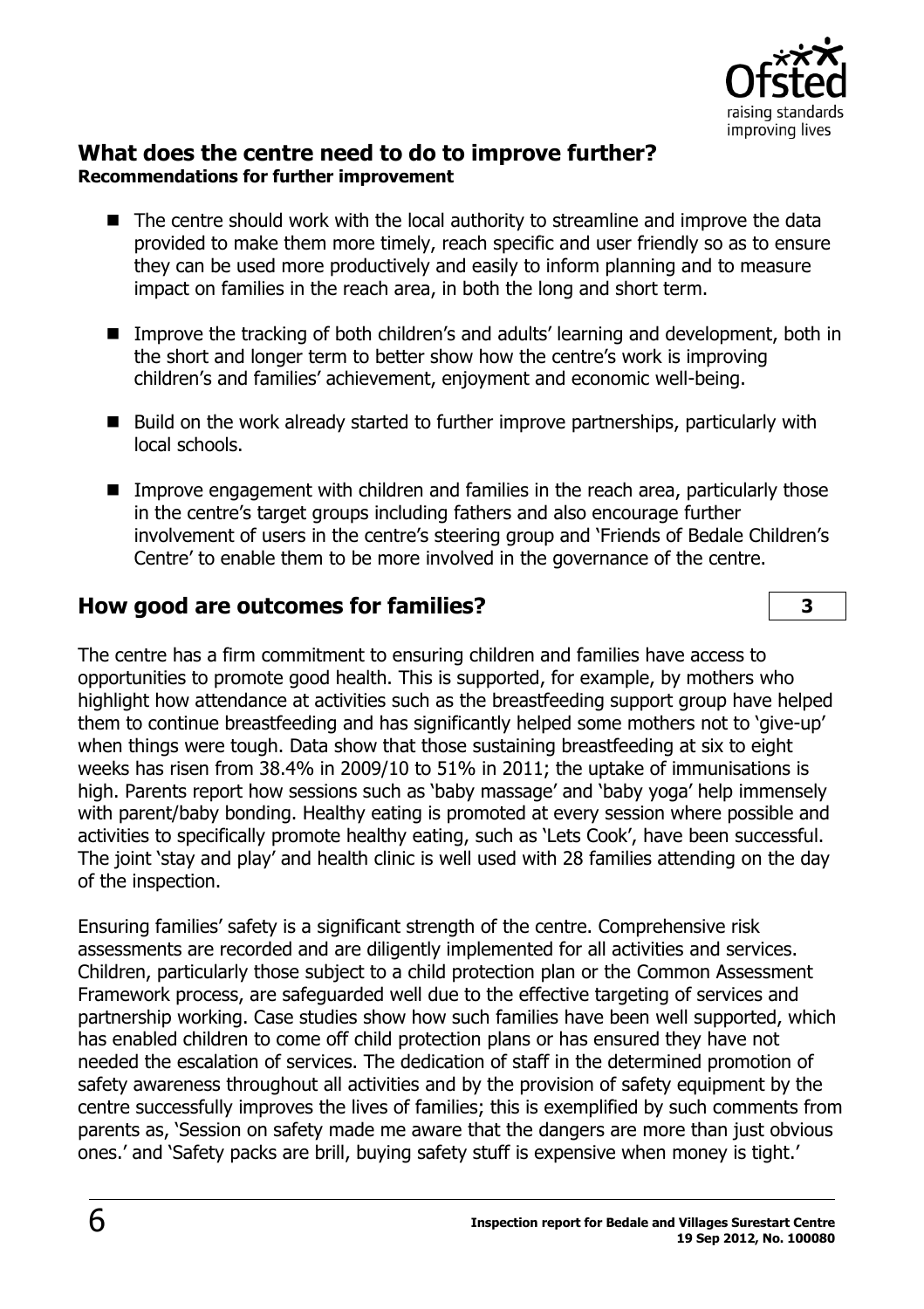

Across the reach area children's progress at the end of the Early Years Foundation Stage is good. Data show the profile scores for children achieving 78+ points including six points in communication, language and literacy, and personal, social and emotional development has risen from 48.6% in 2009/10 to 65.6% in 20011/12. Staff now better plan activities to follow children's interests; however, the tracking of children's development to clearly show the impact on individuals' achievement is in its infancy. Adults are supported to access training and development using in-house courses and adult learning partners and to pursue employment through the centre's advertising of jobs and access to a warm phone to Jobcentre services. There is some evidence to show parents' success in achieving qualifications and employment; however, there is limited monitoring carried out by the centre in both the short and longer term to fully show how this is supporting families' economic stability.

Children behave well in activity sessions. The centre provides a range of opportunities for adults and children to provide feedback about their experiences with the centre. Parents feel they are listened to and there are examples of how changes, such as timings of sessions, have been made to the programme. There is a well-advertised users' forum in place and there are parents on the steering group, yet a number of parents spoken to do not really know about these or know how they could be part of them in order to contribute to the governance of the centre.

These are the grades for the outcomes for families:

| The extent to which children, including those from target groups, are<br>physically, mentally and emotionally healthy and families have healthy<br><b>lifestyles</b>                                                     |  |
|--------------------------------------------------------------------------------------------------------------------------------------------------------------------------------------------------------------------------|--|
| The extent to which children are safe and protected, their welfare concerns<br>are identified and appropriate steps taken to address them                                                                                |  |
| The extent to which all children and parents, including those from target<br>groups, enjoy and achieve educationally and in their personal and social<br>development                                                     |  |
| The extent to which children engage in positive behaviour and develop<br>positive relationships, and parents, including those from target groups,<br>contribute to decision-making and governance of the centre          |  |
| The extent to which children are developing skills for the future and parents,<br>including those from target groups, are developing economic stability and<br>independence including access to training and employment. |  |

## **How good is the provision? 3**

There is very effective assessment, and well-targeted support and activities provided to those children and families who are specifically referred to the centre. Case studies and parents' comments show that appropriate and timely provision and support make a discernible difference to these families. However, on-going assessment of both children and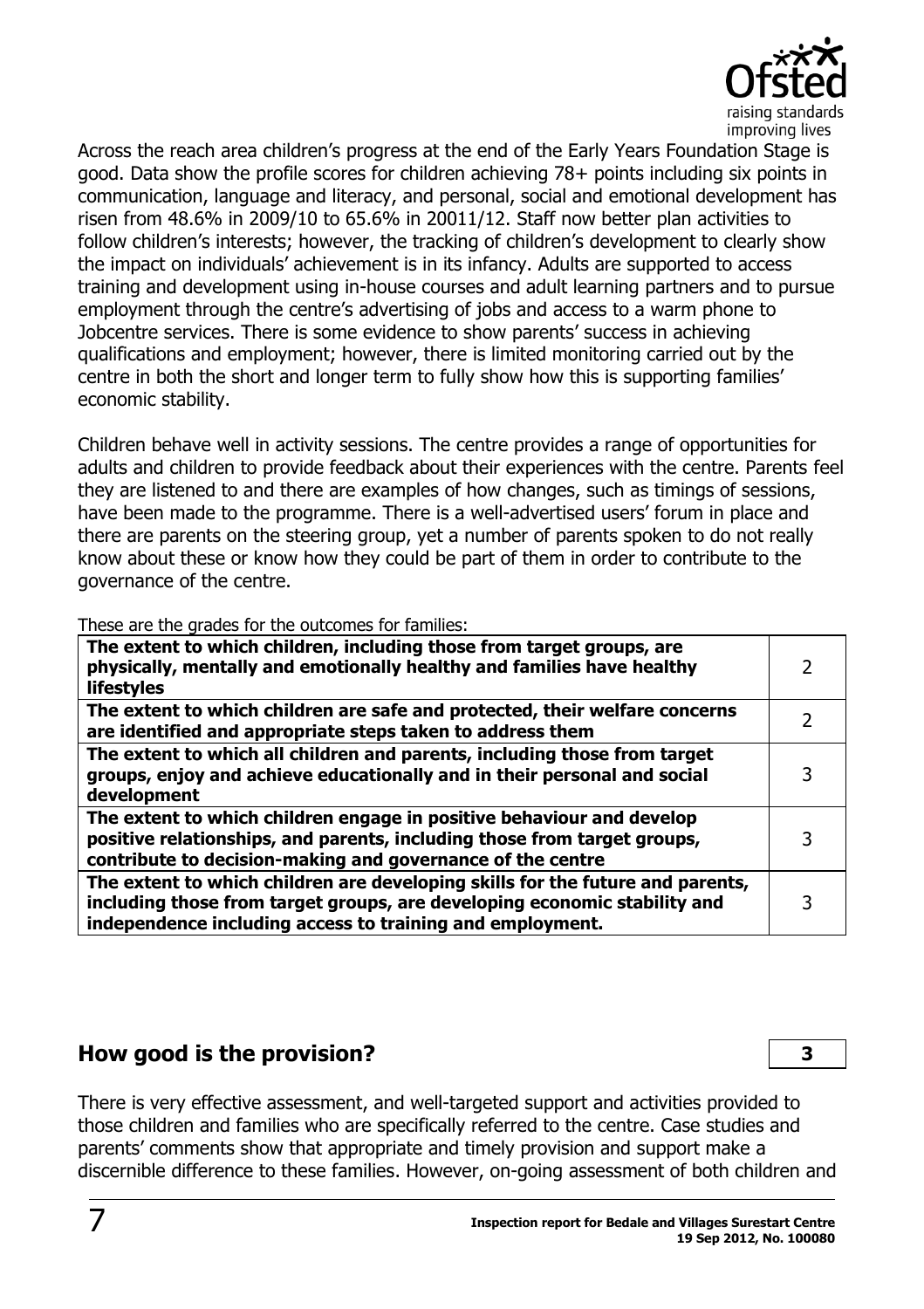

adults who use the more universal centre services to fully show how the centre is improving learning and development and meeting individual need is in its infancy. That being said, there is a varied selection of activities, services and opportunities provided for families who use the centre and its outreach provision which are clearly linked to the centre's development plans. However, parents highlight courses and activities that? are often oversubscribed and are time limited, often to five weeks. This is said by parents to sometimes impact on their ability to continue to enjoy and use activities such as 'BuggyXercise', as their involvement has to stop to enable others to take part. The centre is aware this will need particular attention in the future as it targets improvement to increase engagement with children and families in the reach area. The centre promotes its services and activities across the reach by ensuring programme information is made available to partners, such as health professionals; however, the centre is not signposted from the main Bedale thoroughfare to ensure it is 'visible' within the town.

Care, guidance and support are good. The vast majority of parents spoke highly of the centre staff and their involvement with the centre and of the positive impact that this has on their family lives. Centre displays provide a plethora of information, including sensitively displayed information on domestic violence, contraception and drug awareness. Powerful case studies and comments such as, 'They listen to you and help you to make positive changes and decisions.', 'It's fantastic thank you.', 'No one has ever helped us.', 'We didn't know you were there.' and, 'You're helping so much and don't have to.' show how valued the centre is. Crèches are provided to enable parents to access courses and help can be given with transport where there is a discernible need identified.

These are the grades for the quality of provision:

| The extent to which the range of services, activities and opportunities<br>meet the needs of families, including those in target groups         |  |
|-------------------------------------------------------------------------------------------------------------------------------------------------|--|
| The extent to which the centre promotes purposeful learning,<br>development and enjoyment for all families, including those in target<br>groups |  |
| The quality of care, guidance and support offered to families, including<br>those in target groups.                                             |  |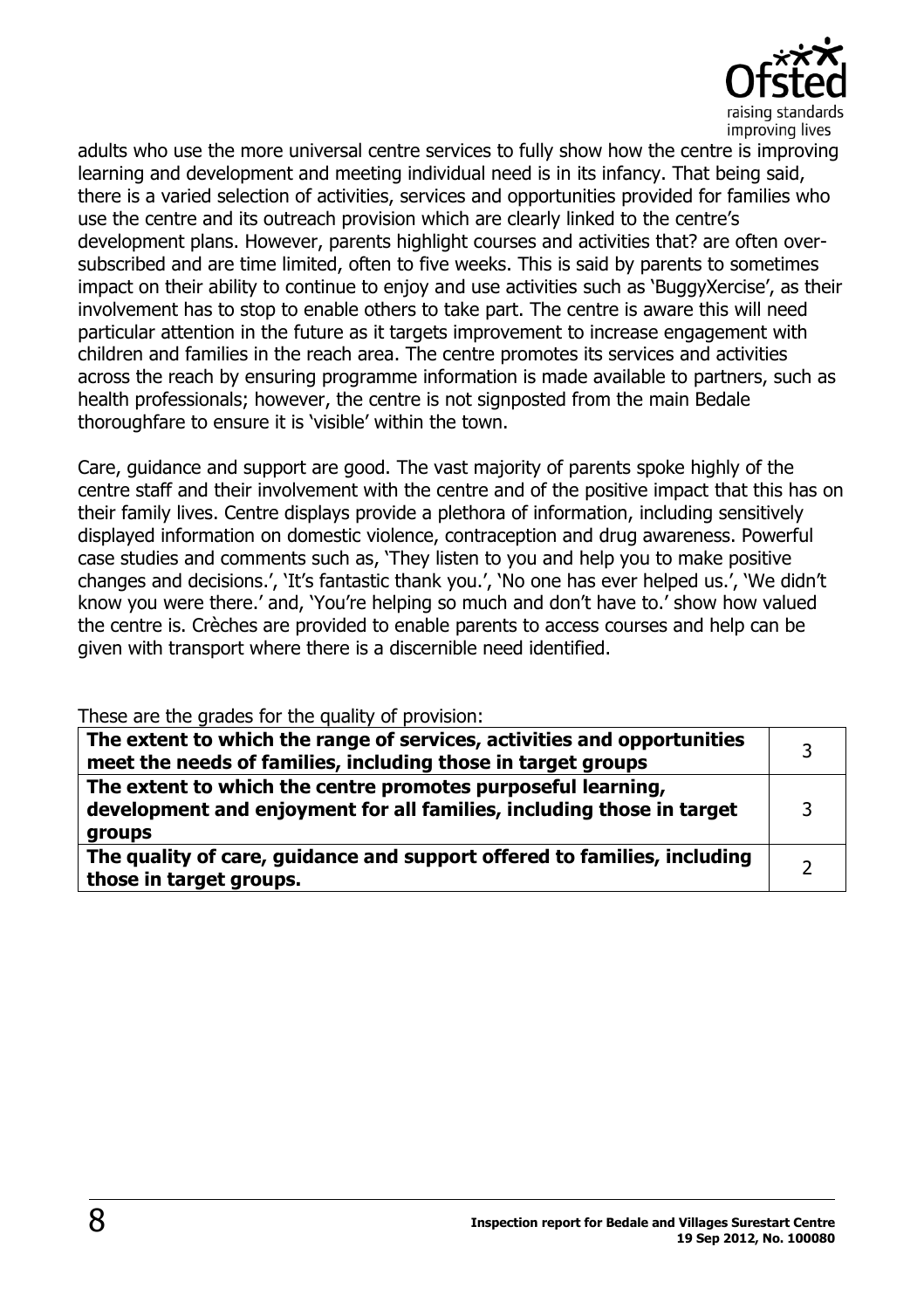

#### **How effective are the leadership and management? 3**

Leadership and management overall are satisfactory. Despite a number of changes in the leadership of the centre over the last 18 months, there is a clear management procedure in place with effective line management and supervision. As a result staff are supported and morale is said to be high. The steering group has undergone significant changes to its membership and is in the early stages of re-developing its role in providing support and challenge to the centre. The centre focuses on activities that are sustainable, building on existing provision and knowledge and sharing costs and resources with other agencies where possible, this successfully impacts on the financial management of the centre. This, together with at least satisfactory outcomes, ensures that the centre offers satisfactory value for money.

The enthusiasm and drive of the new centre manager, coupled with the enthusiasm of staff, other colleagues and partners who are committed to making a positive difference to families' lives, results in a centre that is determined to improve the lives of families. However, although the development plan identifies the way forward for the centre, it is often complex. The self-evaluation document completed is overly descriptive and although generally accurate is generous in some aspects. Comprehensive data are available to the centre but are not always timely or easily understood and therefore are sometimes not sufficiently helpful to planning and evaluation of impact.

Robust and well used safeguarding training effectively enhances all staff's awareness of their safeguarding responsibilities. The centre uses good procedures and protocols to share information to ensure that the safeguarding needs of individual families are met. Robust recruitment and vetting procedures are used including Criminal Records Bureau checks to ensure that all working with families are suitable to do so. There are a variety of partnerships in place which are strong, such as those with health, early intervention and children's social care which result in a comprehensive delivery of services. However, others, such as those with schools, are developing at a slower pace. The centre facilitates contact visits and provides a venue for portage sessions; it also works well with 'quality and improvement' in improving practice and in supporting childminders.

The centre has appropriate policies in place to meet its statutory duties in relation to equality and diversity and the centre is accessible to and used by those with disabilities. All children and families are welcome in the centre and registration and engagement are improving, particularly through partnership with health in respect of children less than one year old. However, the engagement with some target groups, such as fathers and children who live in households dependent on workless benefits, are lower than expected of a phase two centre. The gap between the lowest achieving 20% of children and the rest is fluctuating slightly over time; however, it is acknowledged that some school reception years have very small cohorts of children.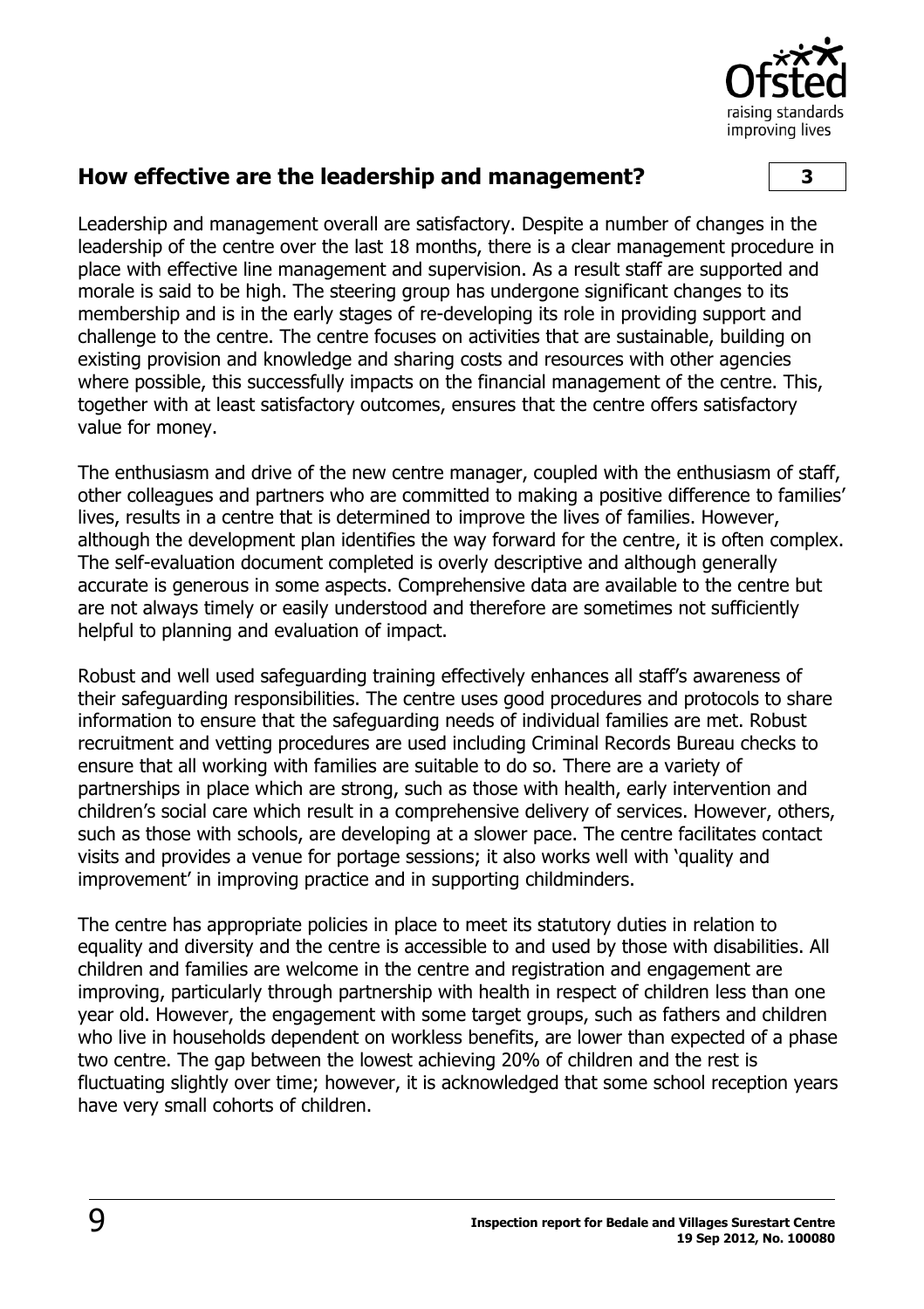

These are the grades for leadership and management:

| nese are are grades for readership and management.                                                                                                                      |               |
|-------------------------------------------------------------------------------------------------------------------------------------------------------------------------|---------------|
| The extent to which governance, accountability, professional<br>supervision and day-to-day management arrangements are clear and<br>understood                          | 3             |
| The effectiveness of evaluation and its use in setting ambitious targets<br>which secures improvement in outcomes                                                       | 3             |
| The extent to which resources are used and managed efficiently and<br>effectively to meet the needs of families, including those in target<br>groups                    | 3             |
| The extent to which equality is promoted and diversity celebrated,<br>illegal or unlawful discrimination is tackled and the centre fulfils its<br>statutory duties      | 3             |
| The effectiveness of the centre's policy, procedures and work with key<br>agencies in safeguarding children and, where applicable, vulnerable<br>adults                 | $\mathcal{L}$ |
| The extent to which partnerships with other agencies ensure the<br>integrated delivery of the range of services provided by the centre to<br>meet its core purpose      | 3             |
| The extent to which the centre supports and encourages families in the<br>reach area to engage with services and uses their views to develop the<br>range of provision. | 3             |

### **Any other information used to inform the judgements made during this inspection**

The findings from a random selection of the most recent inspections of local childminders, childcare provision and schools have contributed to the centre report and judgements.

Any complaints about the inspection or the report should be made following the procedures set out in the quidance *Complaining about inspections*, which is available from our website: www.ofsted.gov.uk. If you would like us to send you a copy of the guidance, please telephone 0300 123 1231, or email [enquiries@ofsted.gov.uk.](mailto:%20enquiries@ofsted.gov.uk)

## **Summary for centre users**

We inspected the Bedale and Villages Surestart Centre on 19 and 20 September 2012. We judged the centre as satisfactory overall.

As part of the inspection we visited a number of activities, looked at a range of documentation, and talked to a number of children and adults, including parents, staff, local authority representatives and partners. We were very pleased to speak to some of you and to listen to your comments. You made your views clear to us and we have used them to make our judgements.